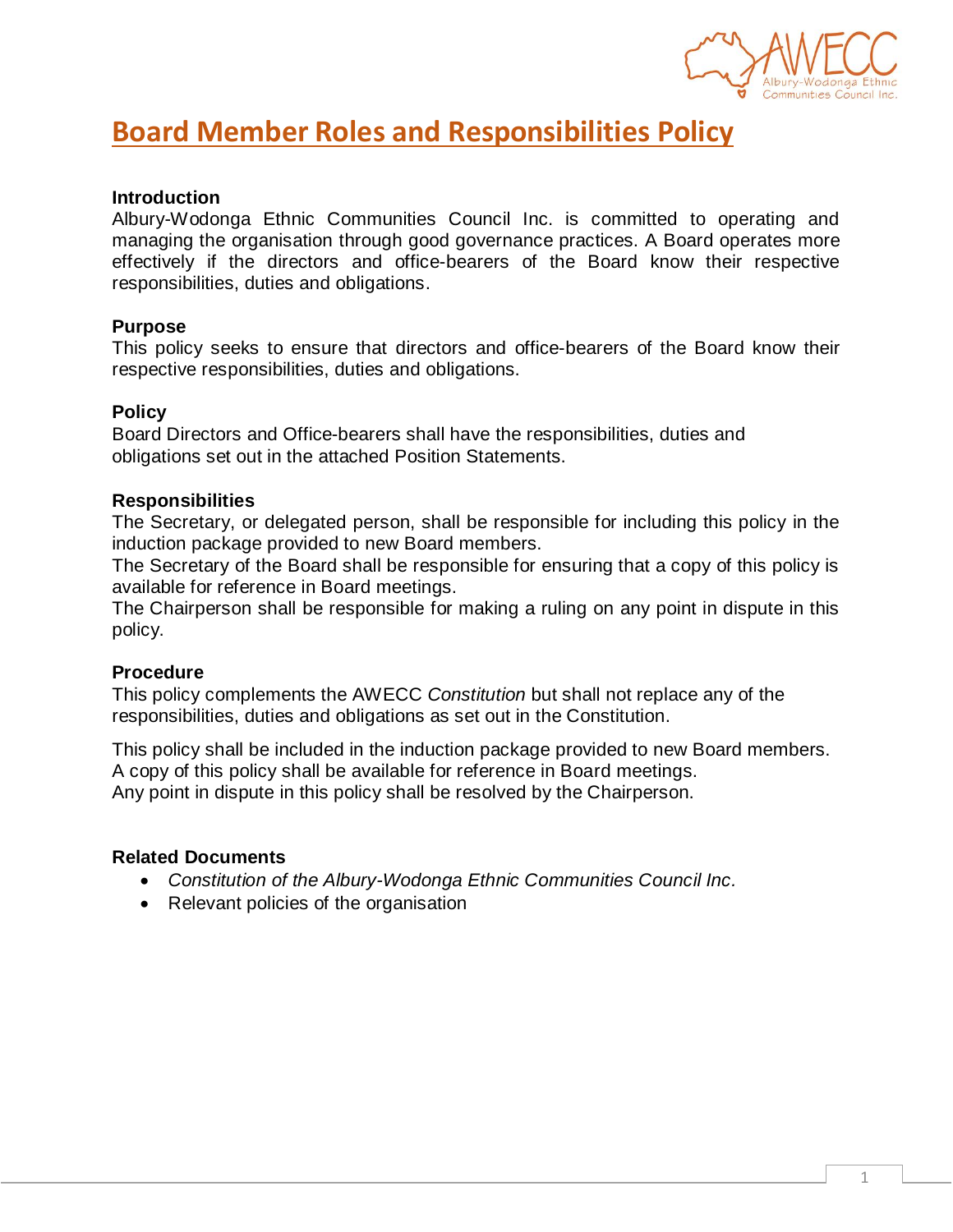

### APPENDIX A

### **POSITION STATEMENT: CHAIRPERSON**

*N.B.: The Deputy Chairperson will assume the duties, responsibilities and obligations of the Chairperson, in the absence of and/or inability of the Chairperson to carry out his or her duties.*

| Governance                                       | Provide leadership to the organisation                                                                                                                                                  |
|--------------------------------------------------|-----------------------------------------------------------------------------------------------------------------------------------------------------------------------------------------|
|                                                  | Ensure (in partnership with the Board) that the organisation operates in<br>accordance with its objectives, goals and mission.                                                          |
|                                                  | Work with the manager (or equivalent) to ensure (in partnership with the<br>Board) that the organisation develops and grows in the appropriate direction.                               |
|                                                  | Work with the manager (or equivalent) to ensure (in partnership with the<br>Board) that the organisation operates in an ethically, environmentally, and<br>socially responsible manner. |
| <b>Planning</b>                                  | Oversee (in partnership with the Board) the production of a Strategic Plan for<br>the organisation.                                                                                     |
|                                                  | Oversee (in partnership with the Board) the regular review and development<br>of the Strategic Plan.                                                                                    |
| <b>Meetings</b>                                  | Ensure that appropriate standing orders are in place.                                                                                                                                   |
|                                                  | With the Secretary prepare the agenda in advance of the meeting.                                                                                                                        |
|                                                  | Chairperson to manage Board meetings according to Standing Orders.                                                                                                                      |
|                                                  | Rule on issues of meetings procedure not covered in the Standing Orders.                                                                                                                |
|                                                  | Report to members at the Annual General Meeting (AGM) on the current<br>situation and position of the organisation.                                                                     |
| <b>Administrative &amp;</b><br><b>Management</b> | Chair the Executive Committee meetings (when required) between Board<br>meetings.                                                                                                       |
|                                                  | Serve on Board committees as required.                                                                                                                                                  |
|                                                  | Liaise with Board committee chairs and report to the Board where<br>appropriate.                                                                                                        |
|                                                  | Ensure that appropriate recruitment policies and procedures are in place for<br>the recruitment of the manager, or equivalent.                                                          |
|                                                  | Oversee the recruitment of the manager, or equivalent.                                                                                                                                  |
|                                                  | Ensure that appropriate personnel policies and procedures are in place for<br>the manager, or equivalent.                                                                               |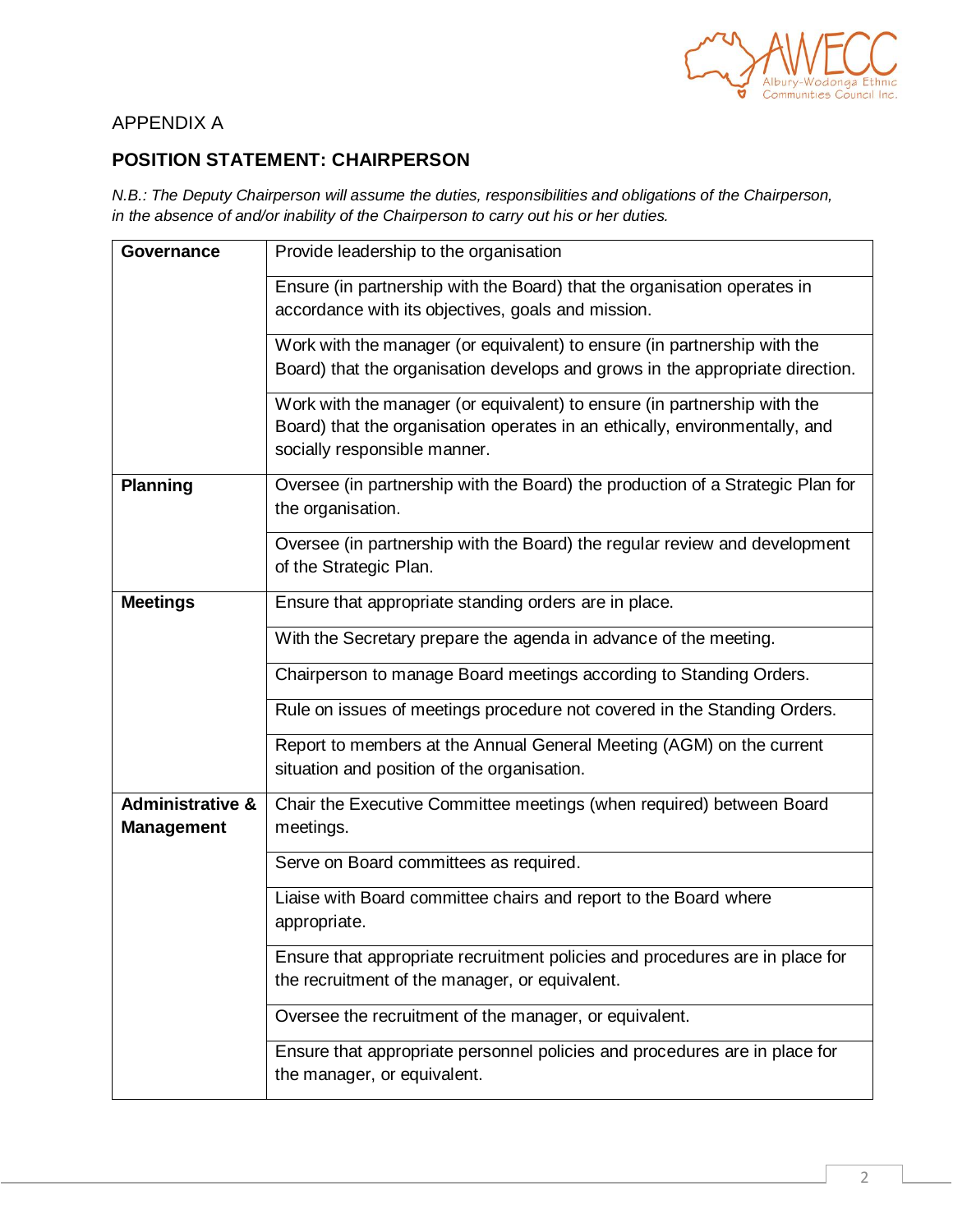

|                     | Oversee the annual performance review of the manager.                                                                                                                                                                                                                                                             |
|---------------------|-------------------------------------------------------------------------------------------------------------------------------------------------------------------------------------------------------------------------------------------------------------------------------------------------------------------|
|                     |                                                                                                                                                                                                                                                                                                                   |
|                     | Oversee the succession of the manager.                                                                                                                                                                                                                                                                            |
|                     | Oversee the management of the business of the Board.                                                                                                                                                                                                                                                              |
|                     | Oversee the management of the recruitment, induction, and training of Board<br>members (in partnership with the Board).                                                                                                                                                                                           |
|                     | Oversee the management (in partnership with the Board) of the assessment,<br>review and renewal of the Board.                                                                                                                                                                                                     |
|                     | Oversee the management of the organisation's grievance and dispute<br>resolution procedures.                                                                                                                                                                                                                      |
|                     | Ensure the harmony of Board deliberations.                                                                                                                                                                                                                                                                        |
|                     | Manage (in partnership with the Board) the succession of the position of<br>Chairperson.                                                                                                                                                                                                                          |
|                     | Serve as liaison with the manager and, through them, to the employees of<br>AWECC.                                                                                                                                                                                                                                |
|                     | In consultation with the manager, report to the Board on staff management<br>issues.                                                                                                                                                                                                                              |
|                     | In consultation with the manager, draw up a manager succession policy.                                                                                                                                                                                                                                            |
| <b>Media</b>        | Under the organisation's Media Policy (if available), serve as the<br>spokesperson for AWECC as appropriate.                                                                                                                                                                                                      |
| <b>Promotion</b>    | Actively promote the organisation in the community, as opportunities arise.                                                                                                                                                                                                                                       |
| <b>Negotiation</b>  | Work with the manager in negotiation with other organisations; report to the<br><b>Board</b>                                                                                                                                                                                                                      |
| Legal               | Oversee staff (through the manager) to ensure that:<br>the modes of performance of all legal requirements are featured in the<br>٠<br>procedure manual;<br>the performance of all legal requirements is reported to the Board; and<br>$\bullet$<br>the performance of all legal requirements is fully documented. |
|                     | Ensure that all legal requirements of AWECC are met.                                                                                                                                                                                                                                                              |
| <b>Finance</b>      | With the Treasurer, oversee the manager to ensure that the organisation's<br>financial control procedures are adequate and that risk management<br>strategies are in place.                                                                                                                                       |
| <b>Other duties</b> | As for Directors (below).                                                                                                                                                                                                                                                                                         |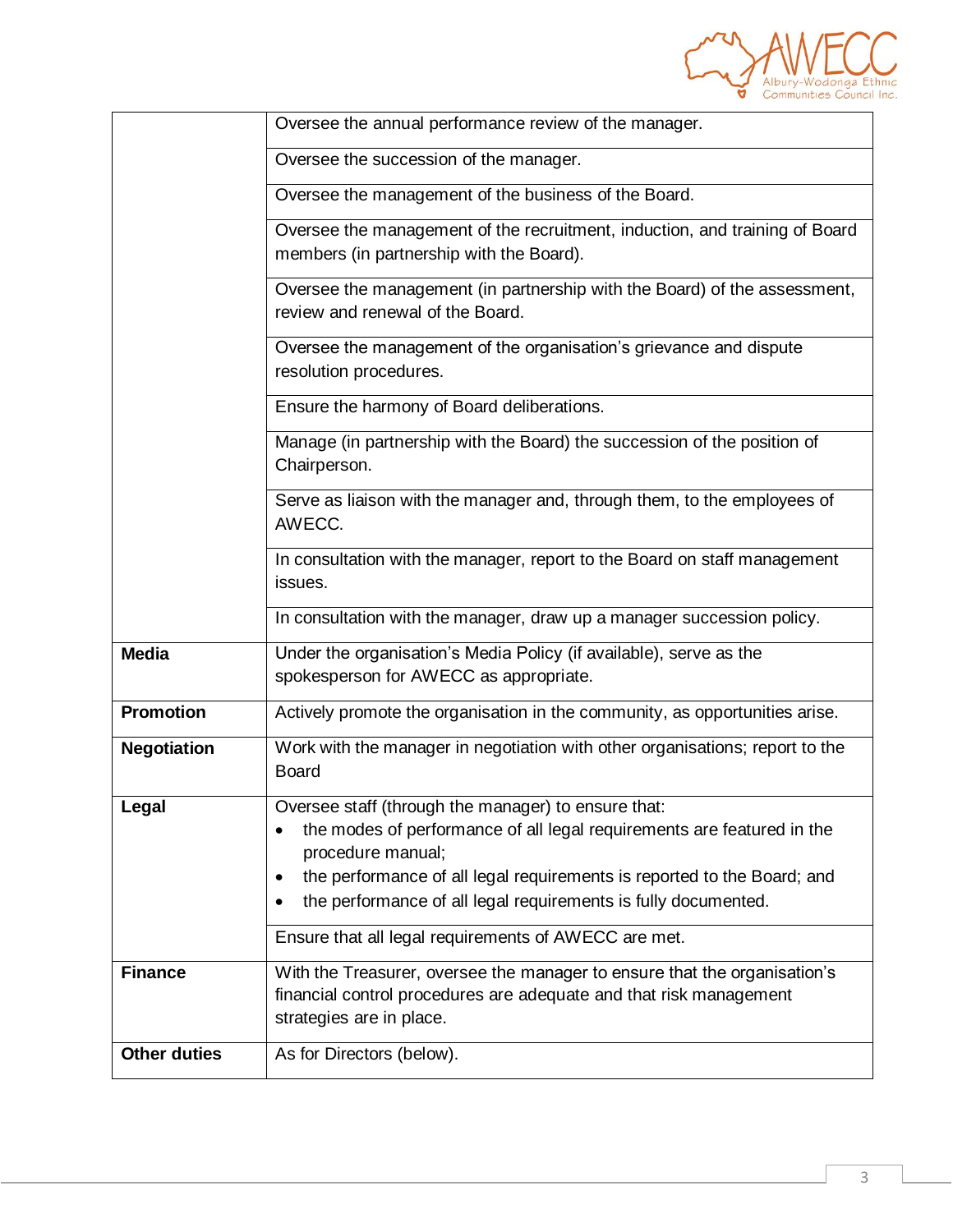

### APPENDIX B

### **POSITION STATEMENT: TREASURER**

| Governance                  | Ensure that the Board maintains the degree of financial literacy necessary to<br>conduct the business of the organisation.             |
|-----------------------------|----------------------------------------------------------------------------------------------------------------------------------------|
|                             | Advise the Board on matters of finance.                                                                                                |
|                             | Advise the Board on matters relating to fundraising.                                                                                   |
|                             | Oversee the production of appropriate fully documented financial policies and<br>procedures.                                           |
| <b>Planning</b>             | With the manager, oversee (in partnership with the Board) the production of a<br>Business Plan for the organisation.                   |
|                             | With the manager, oversee (in partnership with the Board) the regular review<br>and development of the Business Plan.                  |
| <b>Meetings</b>             | Report to the Board at each meeting on the financial situation of the<br>organisation, including the preparation of financial reports. |
|                             | Report to the Board at each meeting on variances from the approved budget.                                                             |
|                             | With the Secretary, place any necessary financial items on the Board agenda<br>in advance of the meeting.                              |
|                             | Report to members at the Annual General Meeting (AGM) on the financial<br>situation of the organisation.                               |
| <b>Administrative &amp;</b> | Serve on the Executive Committee between Board meetings (as required).                                                                 |
| <b>Management</b>           | Chair the Finance Committee.                                                                                                           |
|                             | Serve on Board committees as required.                                                                                                 |
|                             | Liaise with Board committee chairs on financial issues and report to the<br>Board where appropriate.                                   |
|                             | Oversee the organisation's bookkeeping functions.                                                                                      |
|                             | With the Chair, oversee the manager in ensuring that the organisation's                                                                |
|                             | financial records are adequate, protected, backed up, and accessible.                                                                  |
|                             | Oversee the organisation's banking systems and protocols.                                                                              |
|                             | Oversee the maintenance of the organisation's asset register.                                                                          |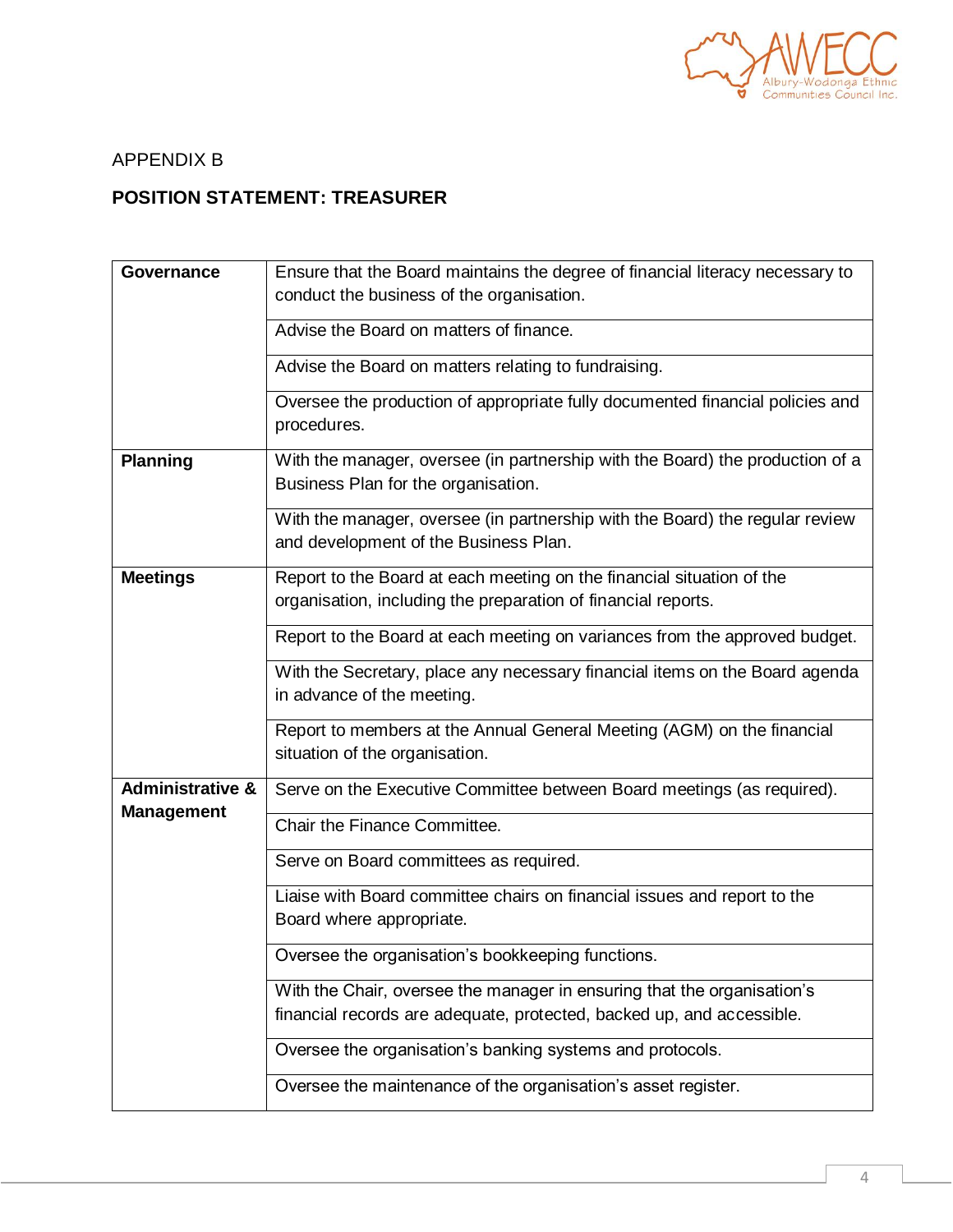

| <b>Finance</b>      | Oversee the manager to ensure that the organisation's financial control<br>procedures are adequate and that appropriate safeguards against fraud are<br>in place.<br>Oversee the manager to ensure that risk management strategies (including                                  |
|---------------------|--------------------------------------------------------------------------------------------------------------------------------------------------------------------------------------------------------------------------------------------------------------------------------|
|                     | appropriate insurances) are in place.<br>Oversee the collection and receipt of all money due to the organisation and<br>the making of all payments authorised by the organisation are in order.<br>With the manager, oversee the organisation's investment strategy and report |
|                     | to the Board.<br>Oversee the preparation of the Budget for the coming year.<br>Oversee the review of income and expenditure against the budget on a                                                                                                                            |
|                     | continuous basis.                                                                                                                                                                                                                                                              |
| Legal               | With the manager, ensure the organisation's compliance with all applicable<br>tax arrangements.                                                                                                                                                                                |
| <b>Other duties</b> | As for Directors (below).                                                                                                                                                                                                                                                      |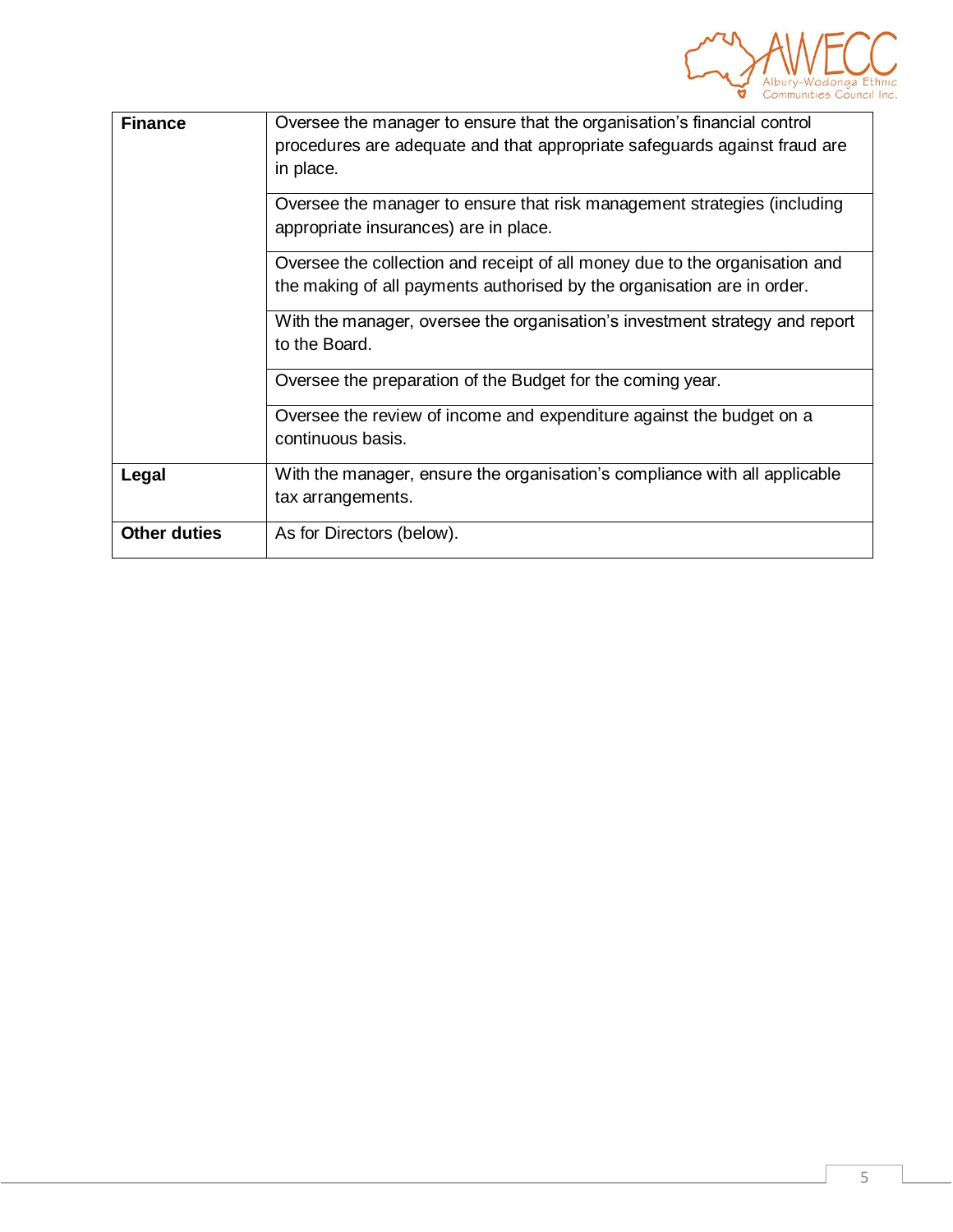

# APPENDIX C

# **POSITION STATEMENT: SECRETARY**

| Governance                  | Ensure the preparation and adoption of appropriate Board policies.                                                            |
|-----------------------------|-------------------------------------------------------------------------------------------------------------------------------|
| <b>Planning</b>             | Produce (in partnership with the Board and manager) a Marketing Plan for<br>the organisation.                                 |
|                             | Ensure (in partnership with the Board and manager) the regular review and<br>development of the Marketing Plan.               |
|                             | Ensure that appropriate standing orders are in place.                                                                         |
| <b>Meetings</b>             | Organise the venue for Board meetings.                                                                                        |
|                             | With the Chairperson, prepare the agenda in advance of each Board meeting.                                                    |
|                             | Organise meeting papers for timely distribution before the meeting.                                                           |
|                             | Take minutes at each Board meeting and circulate to Board members in an<br>appropriately timely manner following the meeting. |
|                             | Take minutes at each General Meeting and Annual General Meeting and<br>circulate to all members of the organisation.          |
| <b>Administrative &amp;</b> | Maintain a register of members.                                                                                               |
| <b>Management</b>           | Handle the procedures for the admission of new members.                                                                       |
|                             | Handle the procedures for the resignation of members.                                                                         |
|                             | Handle the procedures for the discipline, suspension and expulsion of<br>members.                                             |
|                             | Organise General Meetings and Annual General Meetings and notify<br>members in advance.                                       |
|                             | Receive nominations for positions on the Board (when required).                                                               |
|                             | Keep in their custody all books, documents and securities, and make them                                                      |
|                             | available to members as requested.                                                                                            |
|                             | Carry out other administrative duties as assigned by the Chairperson.                                                         |
| <b>Promotion</b>            | Promote the organisation in the community as opportunities arise; this may<br>include:                                        |
|                             | participating or attending community events and forums<br>representing as a Board or committee member of other organisations. |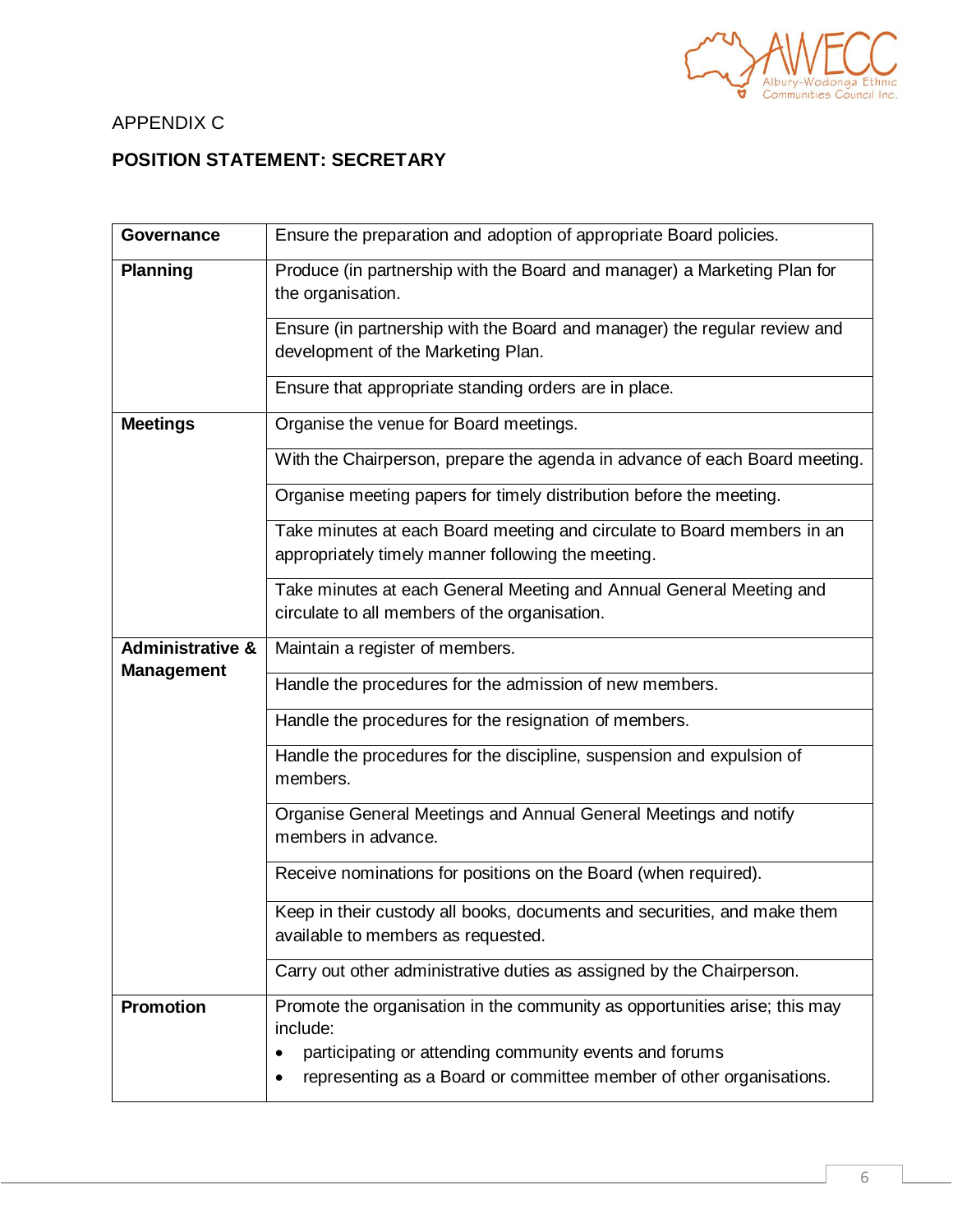

| Legal &             | Keep the Common Seal of the organisation.                                                                                                                                                                                                                                   |
|---------------------|-----------------------------------------------------------------------------------------------------------------------------------------------------------------------------------------------------------------------------------------------------------------------------|
| <b>Compliance</b>   | Prepare and submit annual reports and compliance documentation as<br>required by the Australian Charities and Not-for-profits Commission (ACNC),<br>Consumer Affairs Victoria (CAV), Australian Securities and Investments<br>Commission (ASIC), and other relevant bodies. |
| <b>Other duties</b> | Other duties for Directors (below).                                                                                                                                                                                                                                         |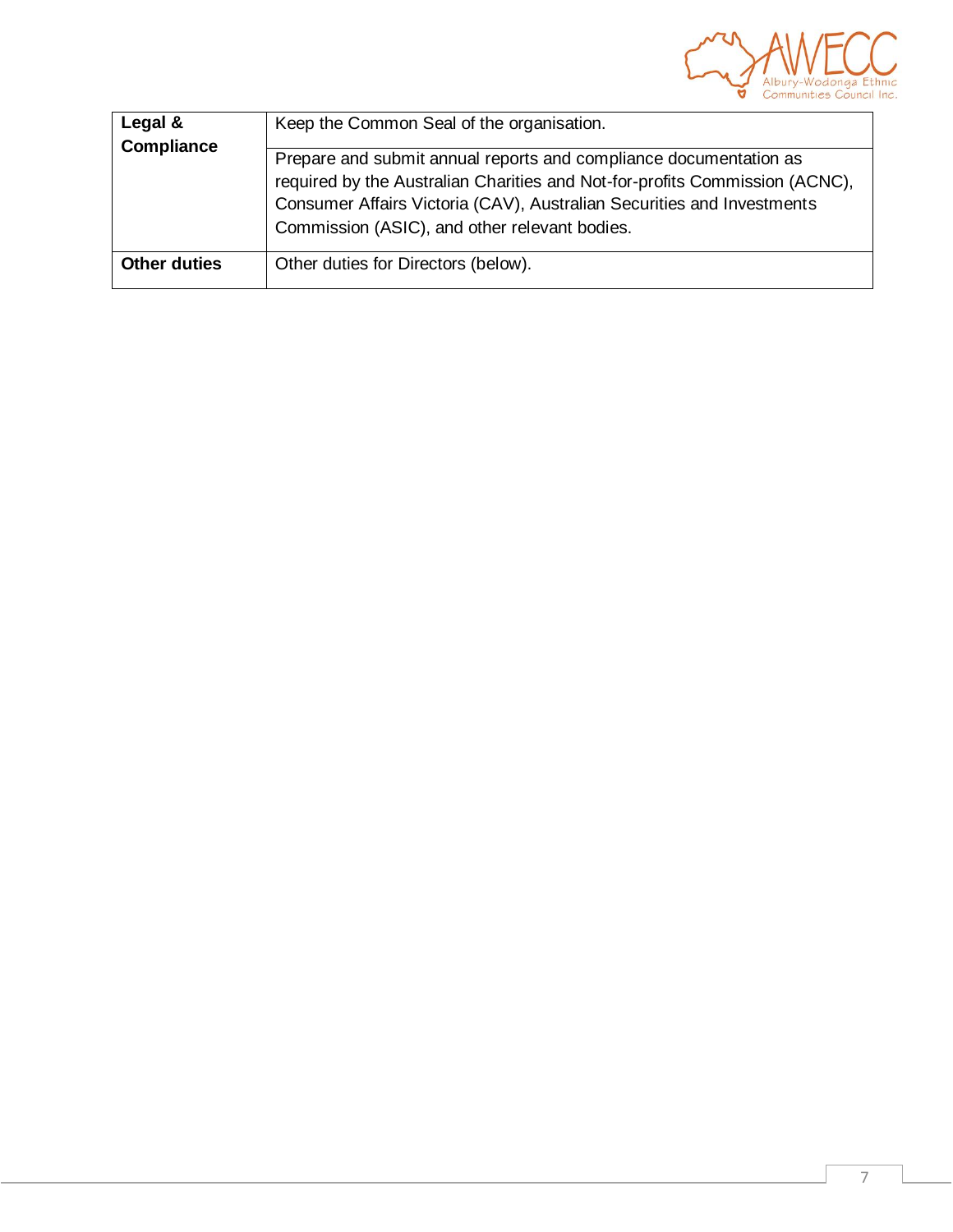

# APPENDIX D

## **POSITION STATEMENT: DIRECTOR**

*N.B.: All Board members will assume the duties, responsibilities and obligations of the Director.*

| General                                          | On being elected to the Board, undertake induction and training procedures<br>as provided by the Board.                                                                          |
|--------------------------------------------------|----------------------------------------------------------------------------------------------------------------------------------------------------------------------------------|
| <b>Governance</b>                                | Consider, debate, and vote on issues before the Board based on the best<br>interests of the organisation only.                                                                   |
|                                                  | Govern as a representative of AWECC and the collective needs and interests<br>of AWECC and its members.                                                                          |
|                                                  | Comply with the rules, policies, and standing orders of AWECC.                                                                                                                   |
| <b>Planning</b>                                  | Review and approve the organisation's Strategic Plan, and other<br>consequential arrangements (Business Plan, Marketing Plan, etc.) as<br>required.                              |
| <b>Meetings</b>                                  | Attend all meetings, or, if unavoidable, offer an apology in advance for<br>absence.                                                                                             |
|                                                  | Where Board papers are circulated in advance of the Board meeting, read<br>papers and consider issues before attending the meeting.                                              |
|                                                  | Contribute actively to the discussion and resolution of issues at meetings and<br>otherwise, as appropriate.                                                                     |
| <b>Administrative &amp;</b><br><b>Management</b> | Approach employees of the organisation (paid or voluntary) through the<br>manager (wherever possible).                                                                           |
|                                                  | Serve on Board committees as required                                                                                                                                            |
|                                                  | Review and approve the organisation's systems for financial control and risk<br>management.                                                                                      |
|                                                  | Understand the organisation's finances (including solvency) and seek<br>clarification when unsure.                                                                               |
|                                                  | Read and respond in a timely and professional manner to all mail and email<br>correspondence and delegate follow up tasks to the manager or other Board<br>members, as required. |
|                                                  | Manage email account on a regular and continuous basis.                                                                                                                          |
| <b>Media</b>                                     | Make comments to the media only when authorised by the Chairperson, or as<br>provided in the organisation's Media Policy (if relevant).                                          |
| <b>Promotion</b>                                 | Promote the organisation in the community as opportunities arise.                                                                                                                |